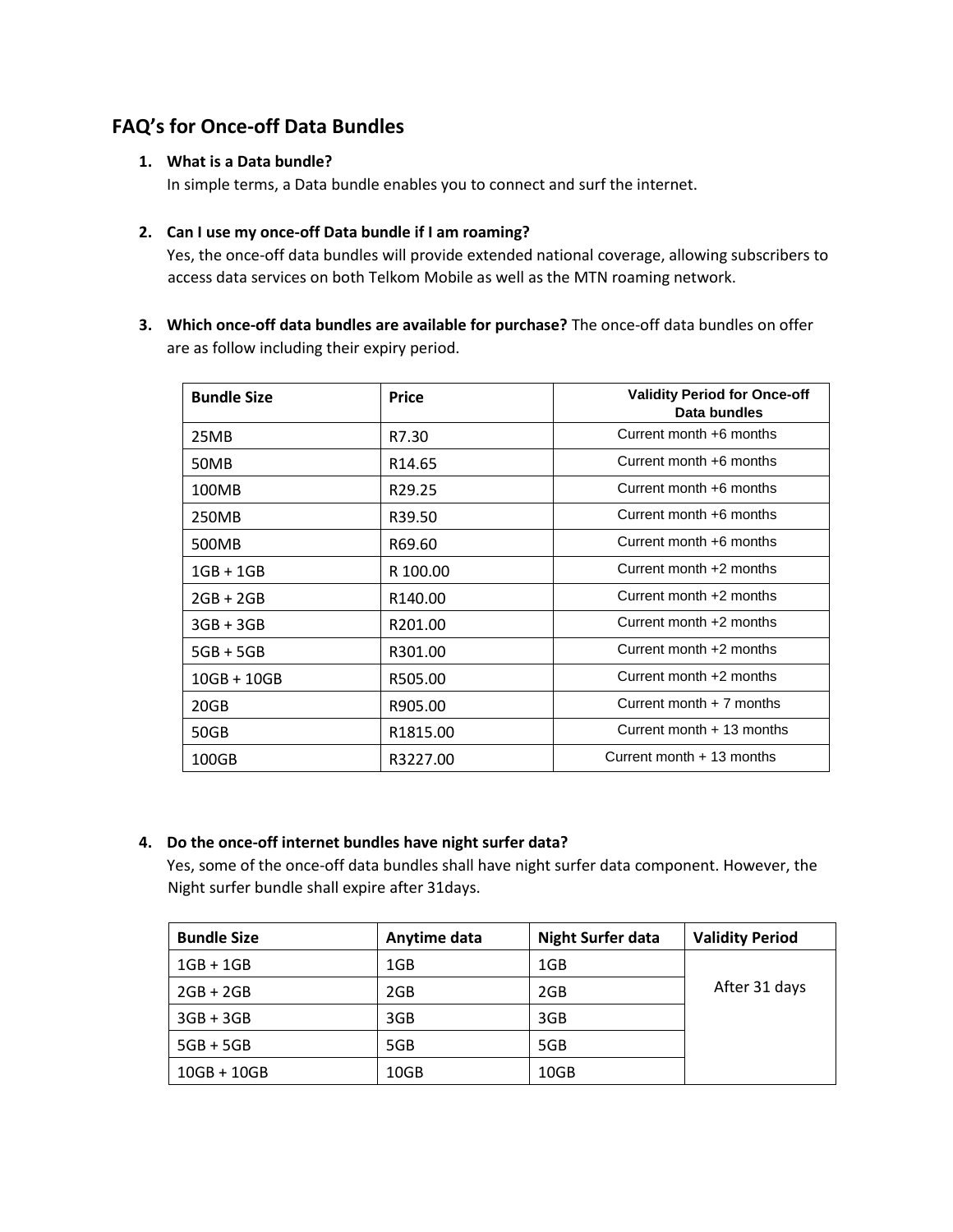#### **5. Can I roam on the anytime data?**

Yes, the anytime data shall allow Telkom subscribers to access data services on both Telkom Mobile network as well as MTN roaming network. For example, if a subscriber purchases a 1GB + 1GB internet bundle she/he will be provided with 1GB anytime data that can be consumed when on Telkom network and MTN roaming network and 1GB Telkom night surfer data that will only be consumed if subscriber is on the Telkom network.

## **6. Can I roam on the night surfer data?**

No, the night surfer data is only on the Telkom network and cannot roam on MTN.

## **7. What time can I start consuming from the night surfer data?**

You can start consuming from your night surfer data from 12am until 7am.

## **8. Who can purchase the once-off internet bundles?**

Once-off data Bundles shall be available for purchase to all Telkom Mobile prepaid, hybrid and post-paid subscribers.

## **9. How much is the out-of-bundle rate?**

An out-of-bundle rate of R0.30 per MB shall apply.

## **10. When do I pay the out-of-bundle rate?**

When your data bundle is used up or when you do not have a data bundle, customers shall pay the out-of-bundle rate when surfing the internet.

#### **11. How do I purchase the once-off data bundles?**

#### Option 1:

- Dial \*180# on the USSD menu
- Select bundle purchase
- Under the Bundle type option, select Data Bundle
- Follow the on-screen display to complete your once-off data bundle purchase

#### Option 2:

- Log in to the Telkom Self Service Portal at [http://www.telkom.co.za/login/](http://www.telkom.co.za/login)
- Follow the on-screen display to complete your once-off data purchase from the available airtime or spend limit or credit card.

#### Option 3:

• Purchase from the Telkom App (IOS and Android). Telkom App is available from Google Play Store or IOS App Store

#### Option 4:

• At retail outlets that sell Telkom products and services such as banks, retail stores, filling stations, etc.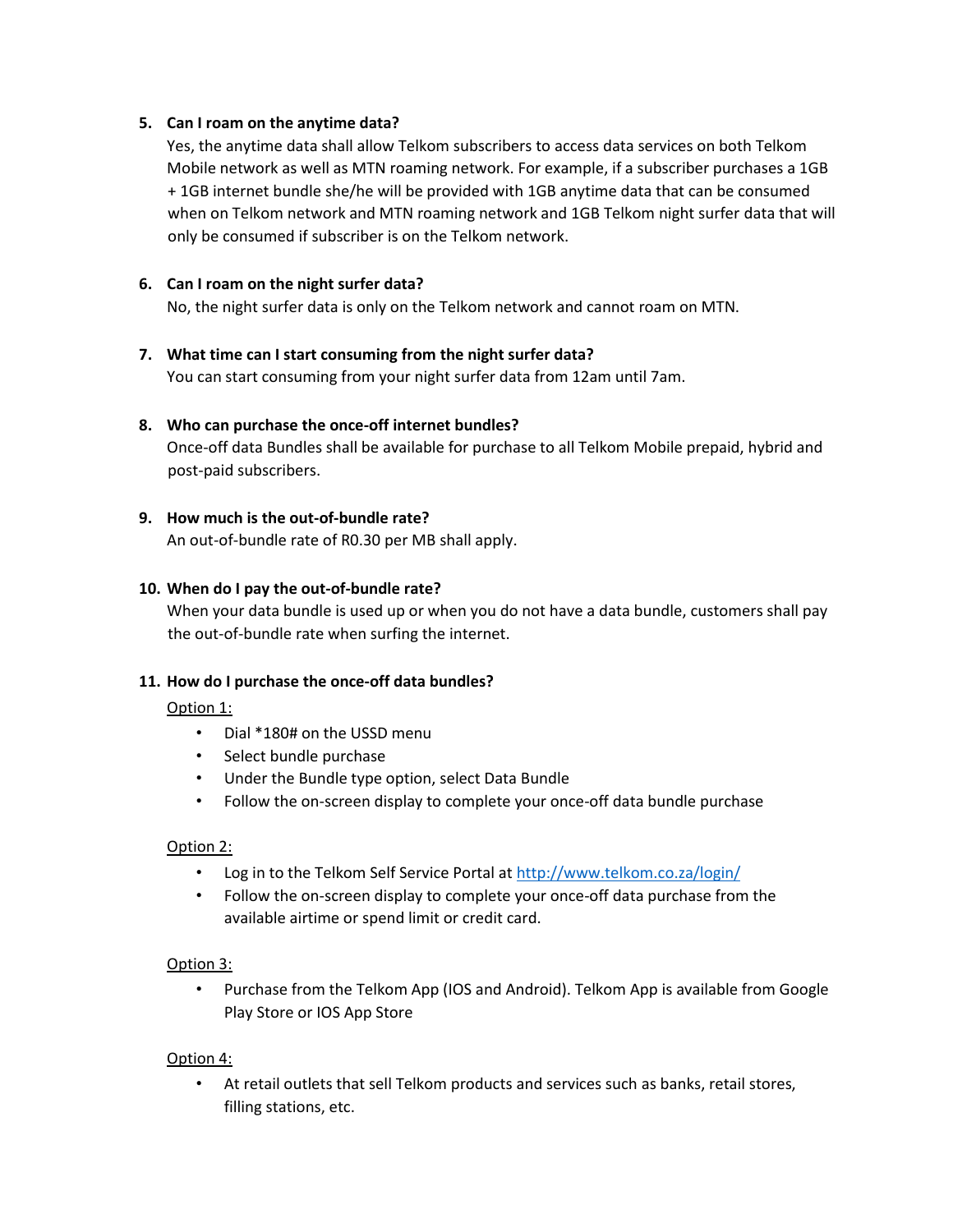# **12. How do I purchase the once-off data bundle directly without having to recharge with airtime first?**

You can purchase a pin-less or pin-based data voucher.

- Pin-less data voucher is a pin-less form of recharge for prepaid data bundles. The pin less data voucher enables a subscriber to purchase an electronic pin-less data voucher via Point of sale systems within the Telkom Stores. Subscriber can recharge with a data bundle directly without the need of recharging with airtime and converting the airtime to a data bundle.
- Pin-based is a form of recharge for prepaid mobile services using a unique PIN. A subscriber will purchase an electronic pin-based data voucher and use the USSD command \*188\*PIN# and the data will be loaded on to the SIM card, unlike the traditional way where you purchase an airtime voucher and convert it to data bundles.

## Option 1:

• Purchase a pin-less data voucher at Telkom Stores, FNB, Nedbank, ABSA and Standard Bank.

# Option 2:

- Purchase a pin-based data voucher at Ackermans, Flash, PEP, Shoprite, Edcon, Dunns, Foschini and Shoe City.
- **13. Is there free unlimited Wi-Fi available when I purchase pin-less and pin-based data vouchers?**  No, customers purchasing the pin-based and pin-less data vouchers will not receive the unlimited free Wi-Fi.

#### **14. How do I check the airtime, data or Wi-Fi balance?**

#### Option 1:

Log in to the Telkom Mobile Self Service portal at http://www.telkom.co.za/ login/ to view your data and/or Wi-Fi balance.

Option 2: Dial \*188#.

#### **15. Is there a limit to the number of once-off data bundles I can purchase?**

No. You may purchase any of the once-off internet bundles as many times as you wish, and FIFO shall apply to the order of consumption. Example: A customer purchases a 1GB bundle on the  $1<sup>st</sup>$  of November 2018 and again on the 15<sup>th</sup> November 2018. The bundle purchased on 1<sup>st</sup> November will be consumed first thereafter the next one purchased.